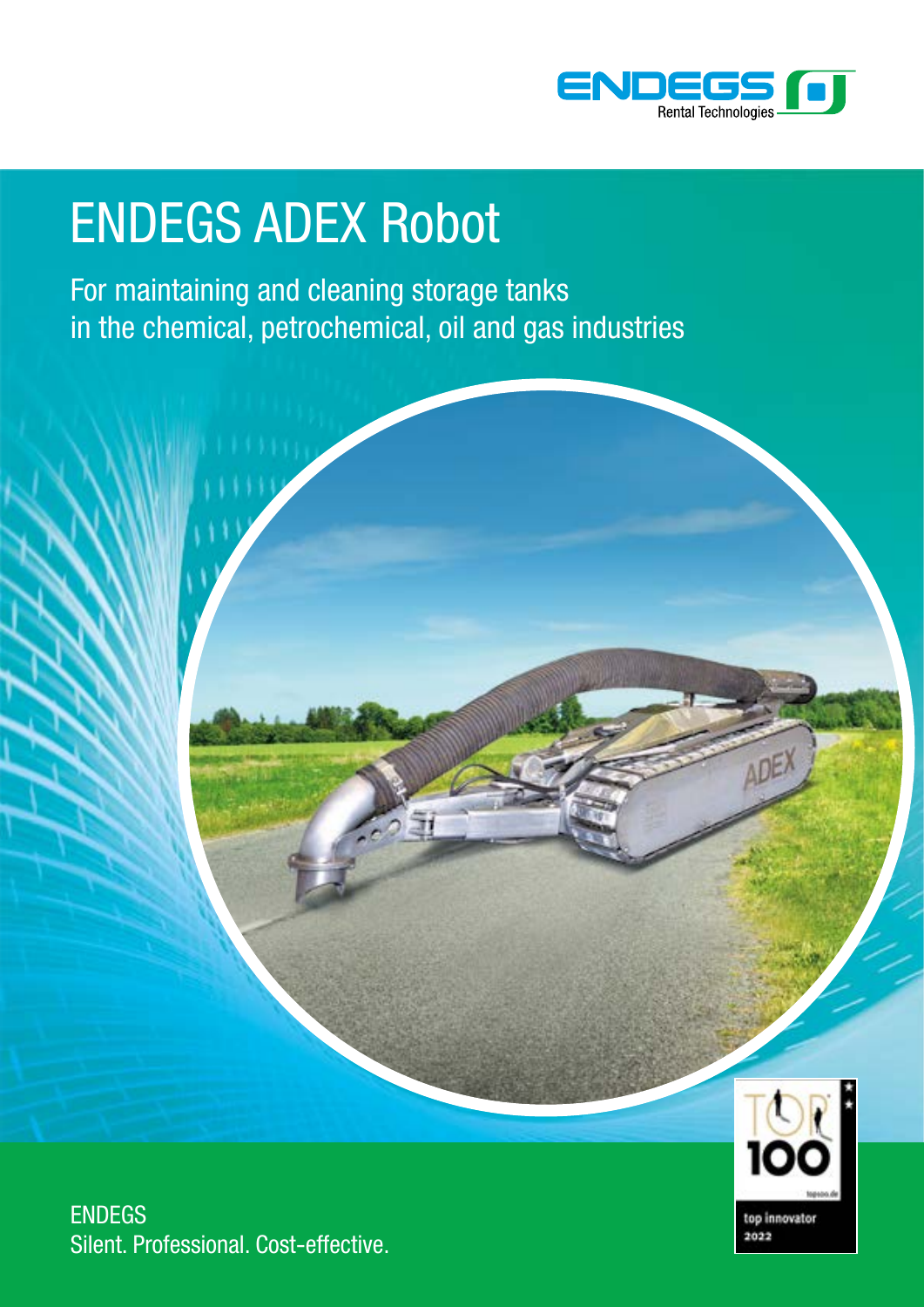It works quickly, doesn't get tired, and cleans dependably and thoroughly, 24 hours a day, seven days a week. ADEX Robot works in ATEX Zone 0 – without getting tired.

### **AT ENDEGS, RESPONSIBILITY FOR THE SAFETY OF PEOPLE AND THE ENVIRONMENT IS ALWAYS IN FOCUS**

We've added another pioneering technology to our line-up: Powerful robots, for the cleaning of above-ground and underground industrial tanks. Customers can rent them to replace people where health risks are acute.

ADEX Robot is designed primarily for the rough cleaning of flat-bottom tanks. These were formerly cleaned by three workers in chemical resistant suits, in four shifts of round about two to danger-filled hours.

Our robot is a compact, tough multi-talent of stainless steel that meets all current environmental and safety standards. It features maximum traction on the floor through patented magnetic track plates, and has a strong hydraulically operated arm that can grip in any direction with 2,000 Newton metres of force. It's a safe, efficient and cost-effective way to remove hazardous and non-hazardous materials from industrial tanks.

ADEX Robot for rough cleaning of flat-bottom tanks in ATEX Zone 0



A tough multi-talent in stainless steel



### ENDEGS ADEX Robot

Great time and cost savings, consistent high quality



ADEX Robot meets current environmental and safety standards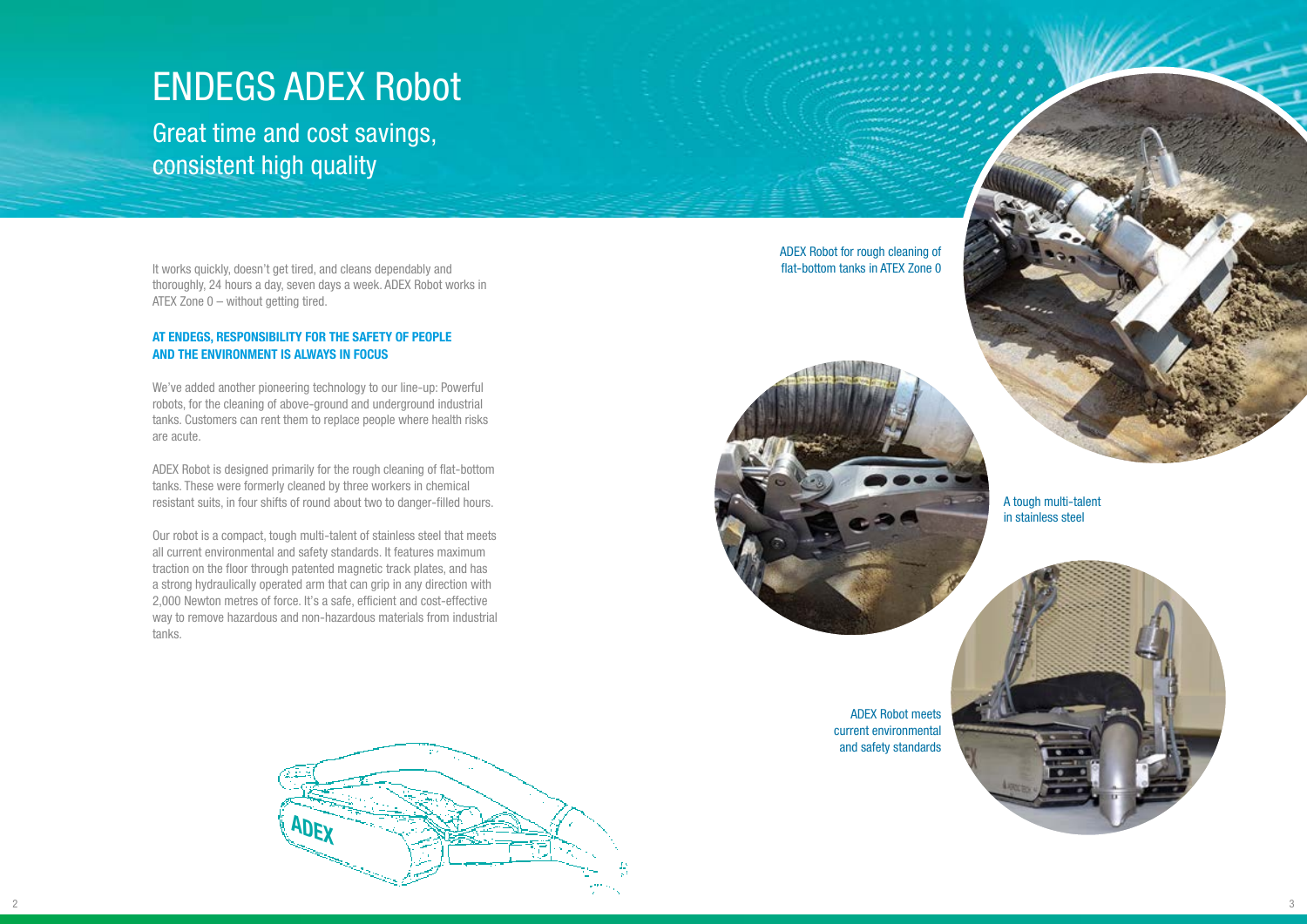The remote-controlled ADEX Robot is part of the sophisticated ESOT (Equipment Set for Oil Tank Cleaning) system, which is simple to set up and control. In addition to the robot, ESOT includes a transportable vented cabin, or TVC for short. This likewise meets all relevant European safety standards and is certified for ATEX Zone 1. Inside the cabin are the radio remote control and the hydraulic unit.

The robot can be used in ATEX Zone 0. Its patented magnetic tracks give it maximum traction on the floor. The ADEX Robot has two semi-automatic settings that make the operator's job easier by allowing him to concentrate on steering the robot. The robot's continuously repeating multidirectional arm movements enable it to move easily even through thick sludge. The hydraulically controlled arm can grip in any direction with 2,000 Newton meters of force.

# **The Sophisticated** ESOT System

The robot is connected by a hose to a suction truck outside the tank. This quickly removes the material taken in by the suction head, be it heating oil, crude oil, sludge or anything else.

#### **ROUGH CLEANING BY JOYSTICK: CONTROL FROM THE CABIN**

While the robot is at work, the operator is at a safe distance in the TVC. From the ergonomic chair he controls the robot via a control panel with two joysticks. An HD TV monitor shows each movement in real time. The ADEX Robot enters the tank by a ramp and through the manhole (min. 600 mm). It has an LED light and three ADEX Cameras. This eliminates the complication of extra lighting in the tank.



More than just a robot

The operator controls the ADEX Robot safely from ATEX Zone 1

The patented magnetic track plates give the ADEX Robot the best possible traction on the floor

The operator sees every movement of the robot in real time on a high-definition monitor

Ø.

**ET**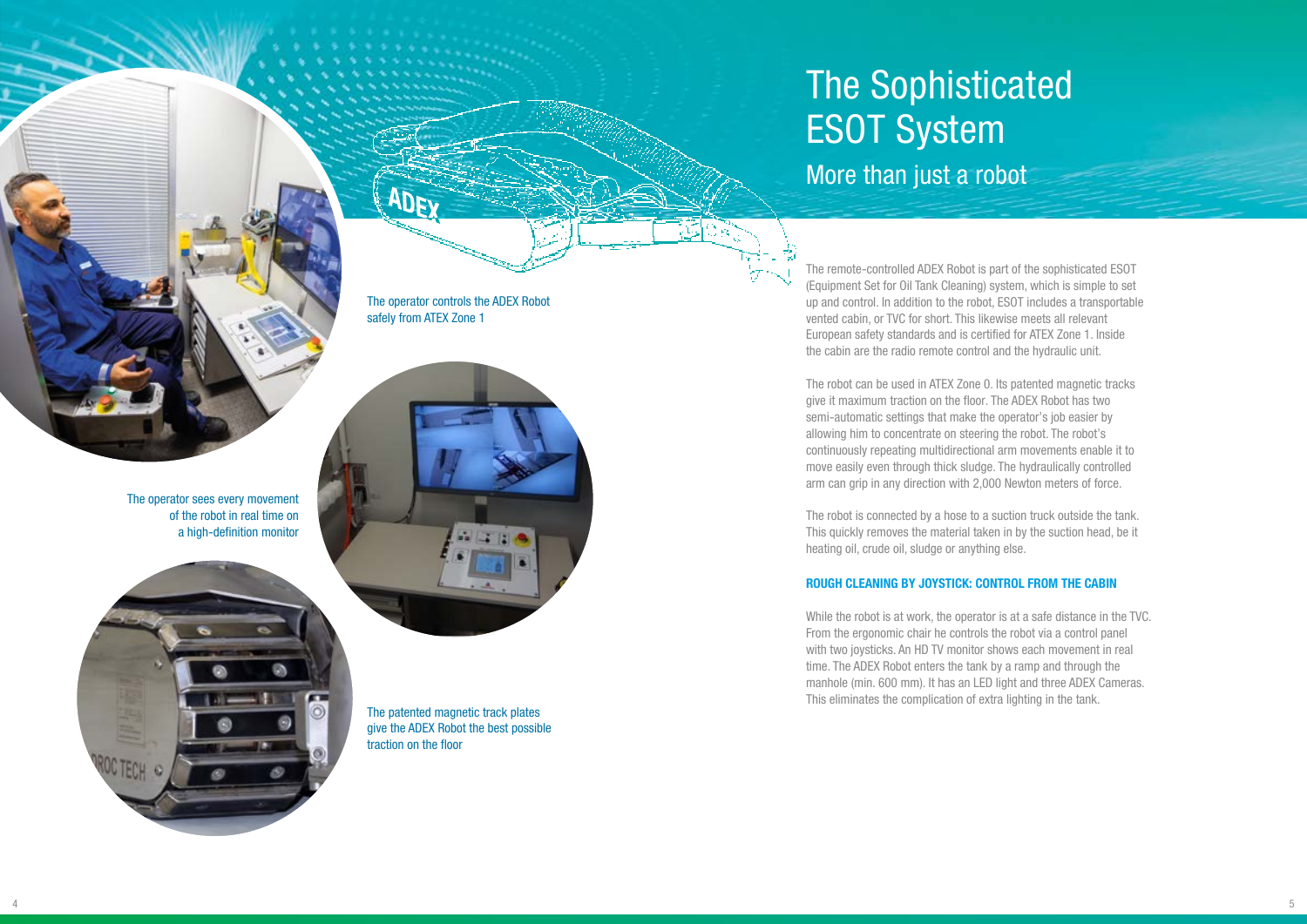### Safe and Emissions-free The cleaning cycle from start to finish

ENDEGS looks at more than just the rough cleaning of the tank. We want to make the entire cleaning and degassing process safe and emissions-free. Accordingly, before the robot enters the tank a mobile ENDEGS combustion unit is connected to it for degassing. This sets up a slight negative pressure within the tank, preventing vapours from escaping. Manual fine cleaning can start as soon as robot rough cleaning is finished.

Zone 0

Zone 1

Zone 2

When the combustion unit and robot have done their jobs, the VOC concentration in the tank is almost 0 % LEL. Cleaning personnel in the tank need only wear a respiratory mask with filter while they remove the small amount of material remaining.

#### **THE SUCTION TRUCK IS DEGASSED TOO**

Our mobile combustion unit doesn't just degas the tank, but also the suction truck. As the hazardous materials are pumped into the suction truck, they create dangerous gas concentrations. Instead of just releasing these into the atmosphere, a common but harmful practice, we burn them off with a combustion rate of almost 100 percent.

**ADEX**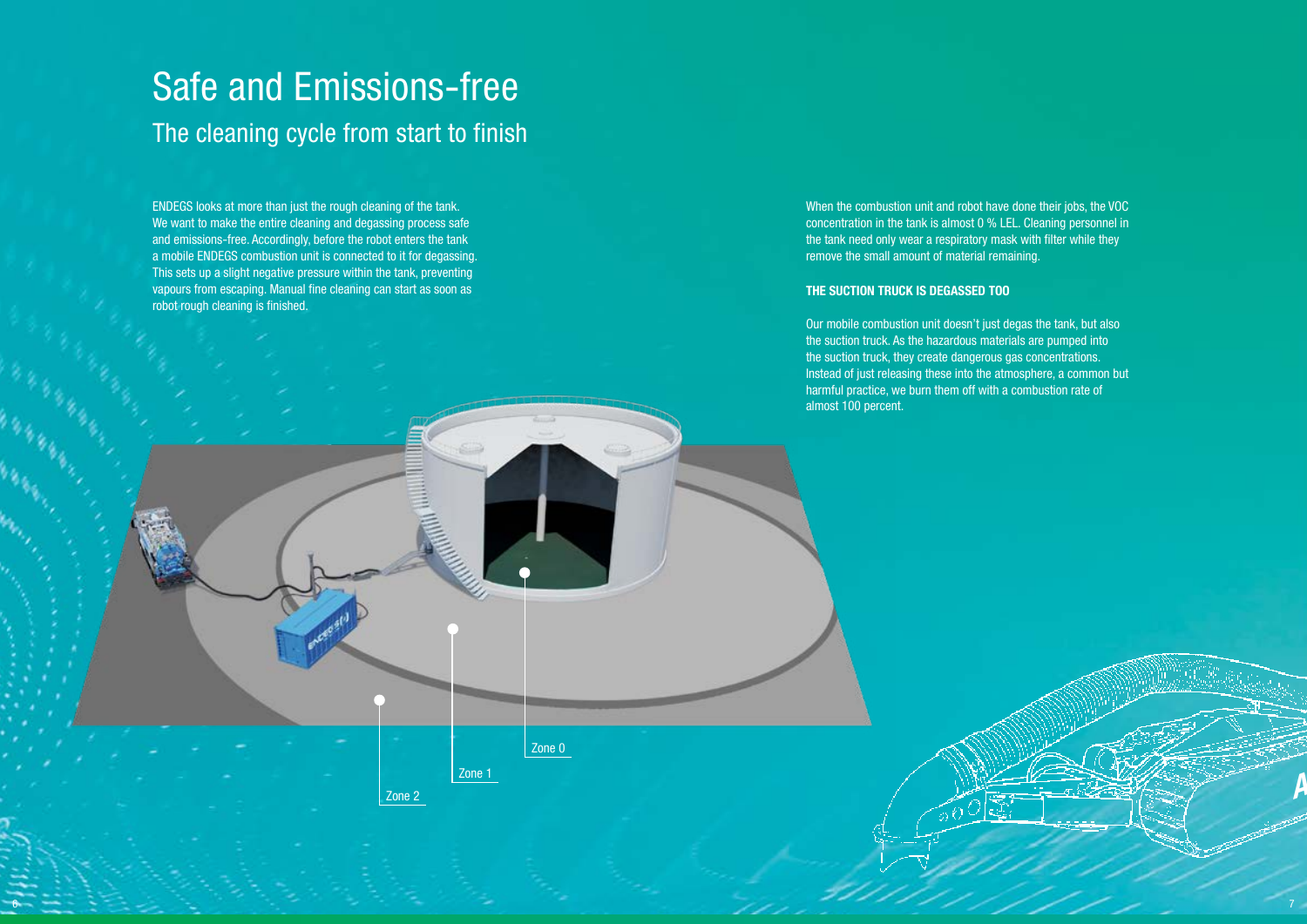## Versatile Uses

### Maintainance and cleaning

Thanks to its small size, mobility and versatile robot arm movements, the ADEX Robot can be used in many industries for many different materials.



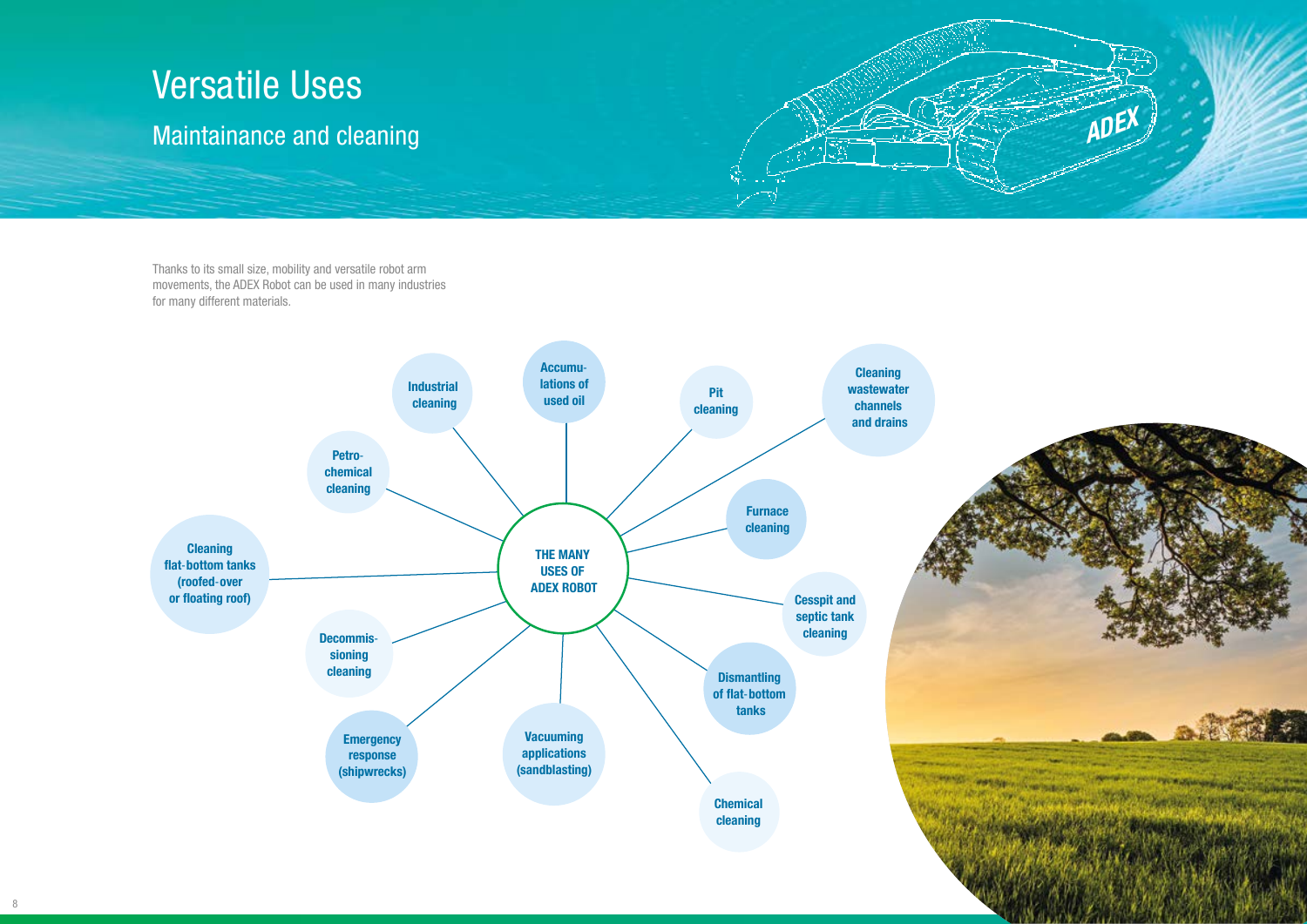No protective clothing needed



Higher efficiency, lower costs and outstanding quality. Manual rough cleaning requires chemical protection suites and respirators with air supply – both major cost factors. What's more, tank cleaning personnel are only allowed to stay in a tank for about two hours at the most. Thus, as many as 18 workers are needed for three eight-hour shifts. That means 18 hazmat suits and oxygen tanks per day, which not only have to be paid for, but also need to be disposed of – a major cost and time factor.

If ADEX Robot is used, you only need two people for eight-hour shift, one to control the robot from the cabin, the other to operate the suction truck. Neither needs heavy, costly personal protective equipment. Neither is exposed to hazards. Neither comes out of a hot tank drained and exhausted.

The same goes for the fine cleaners who manually get the last residues out of the tank after automatic rough cleaning. Since the VOC concentration at this point is very low or zero, all they need is a respiratory protection mask with filter. The work is easy and risk-free.

#### **ROUGH CLEANING: MANUAL VERSUS ADEX ROBOT**

### No Chemical Protection Suits No oxygen supply needed –

lower costs

|      | <b>MANUAL</b>           | <b>ROBOT</b> |
|------|-------------------------|--------------|
|      | OI                      | $\mathbb{L}$ |
|      |                         | <b>IĆ</b>    |
| tors | $\boldsymbol{\Omega}$   | U            |
|      |                         | ıé           |
|      |                         | Ŋ            |
|      |                         | <b>IC</b>    |
|      | $\boldsymbol{\epsilon}$ | <u>ić</u>    |
|      |                         | Т            |
|      |                         |              |



| Putting on PPE                                                |
|---------------------------------------------------------------|
| 24/7 use                                                      |
| Investment in chemical suits, respirators<br>and oxygen tanks |
| Shift change                                                  |
| Decline in performance                                        |
| <b>Team travel costs</b>                                      |
| Cleaning separate from degassing                              |
| Suction truck only partially utilized                         |
| High total time requirements                                  |
|                                                               |

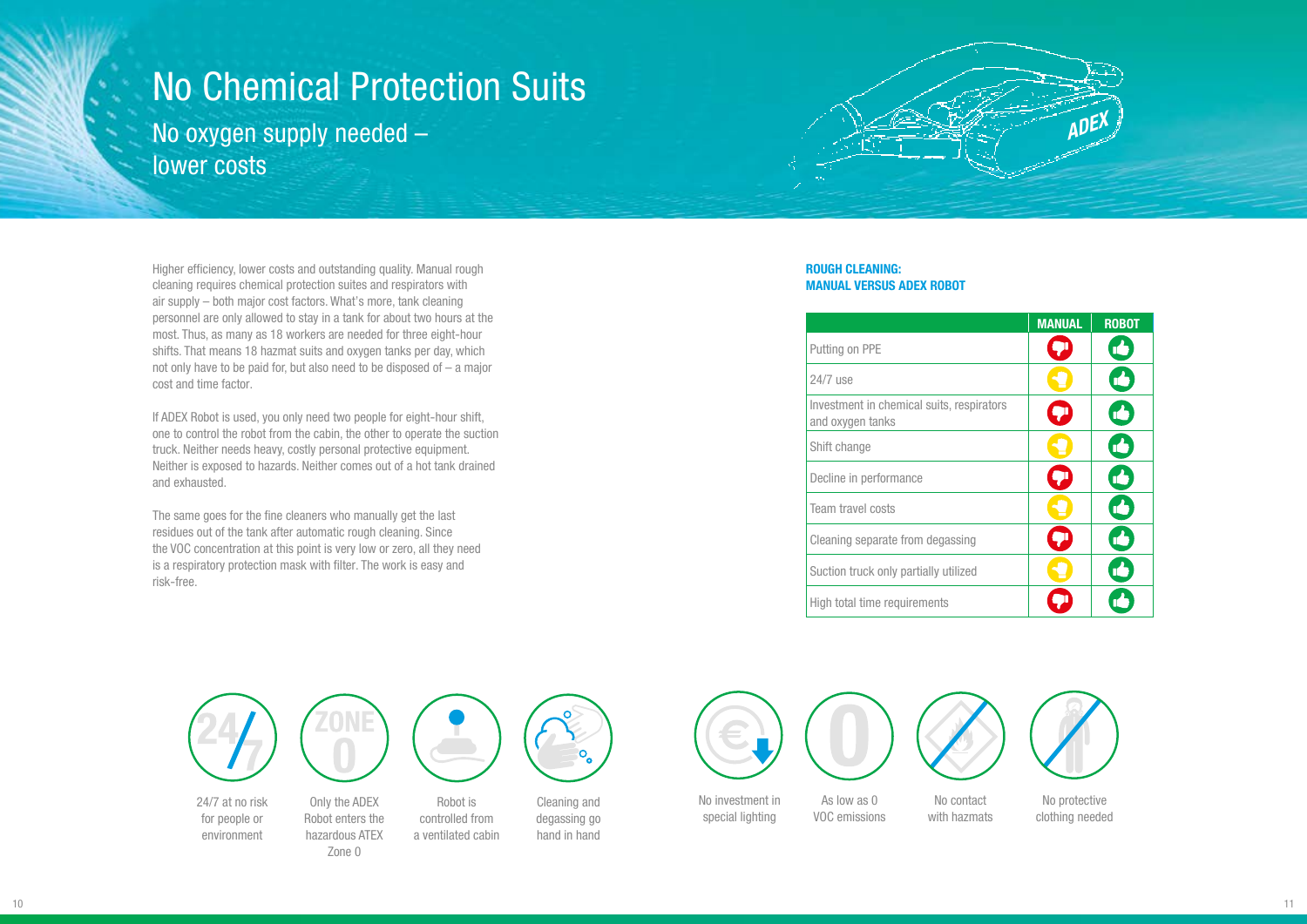ENDEGS provides robots to customers exactly when and for how long they need them, maintained and fully functional. Naturally we take care of getting them to and from the site, wherever it is – because ENDEGS rents worldwide.

#### **WE SUPPLY ONLY CERTIFIED QUALITY PRODUCTS**

ENDEGS (\*)

- The ADEX Robot is the first to be certified for ATEX Zone 0, and meets German safety requirements.
- Every system component meets all important European standards.
- All safety-relevant parts, including mechanical components, are intrinsically safe, and can be used in ATEX Zones in accordance with the rules for storage tanks and refineries.

### Rental Instead of Purchase

Certified machines and trained personnel

> Well-trained personnel is the other key requirement for safe, robot-assisted cleaning and efficient processes. If desired, our ENDEGS specialists will be happy to instruct your operators on-site to prepare them for their specific maintenance and cleaning tasks. We'll train them in the use of the robot and the entire ESOT system, and rehearse operations.

#### **ENDEGS ADHERES TO THE FOLLOWING STANDARDS**





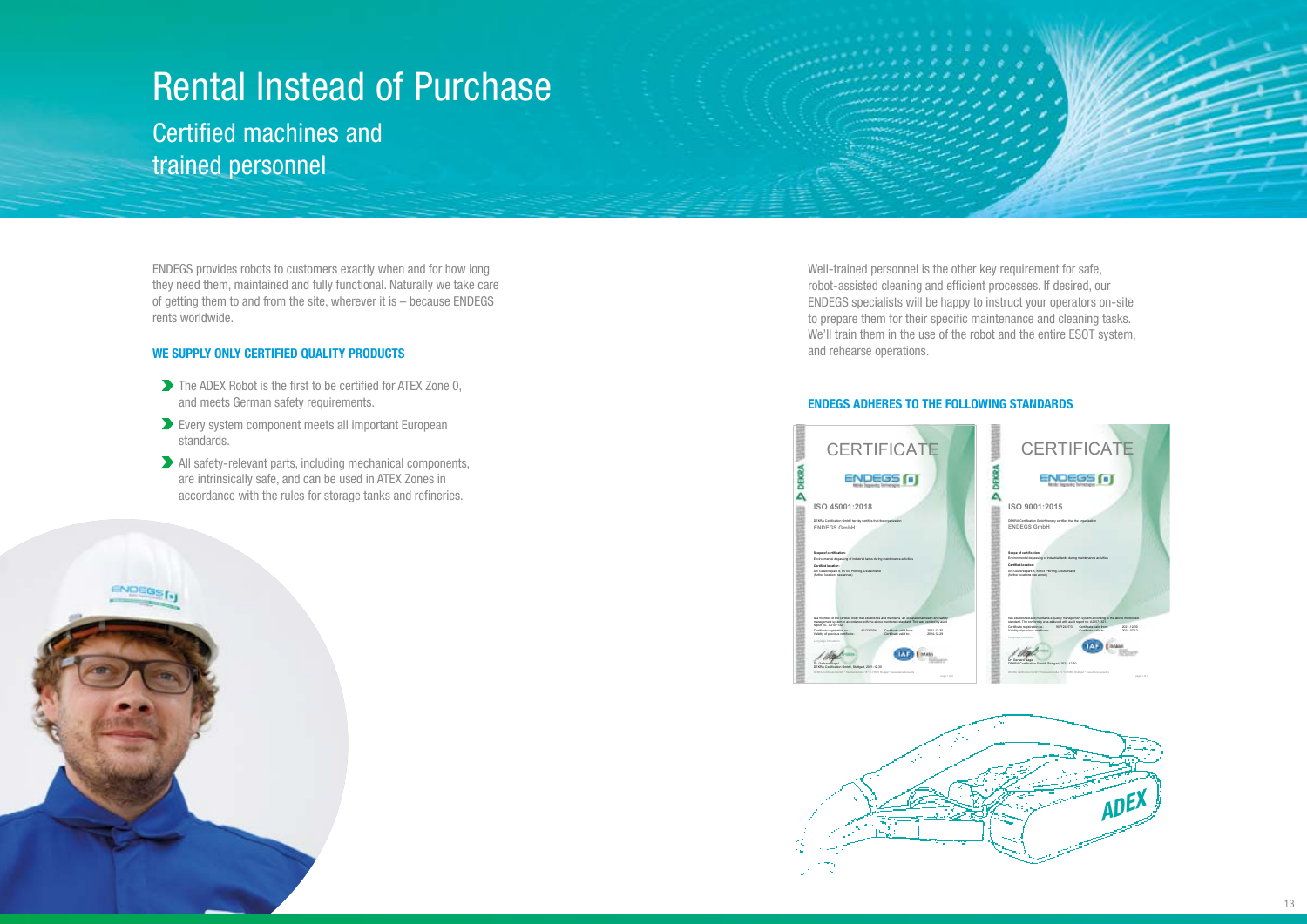| <b>CATEGORY</b>                                                                     | <b>DESCRIPTION</b>                                                        | <b>CATEGORY</b>                              | <b>DESCRIPTION</b>                                                                                                                                                                                                                               |
|-------------------------------------------------------------------------------------|---------------------------------------------------------------------------|----------------------------------------------|--------------------------------------------------------------------------------------------------------------------------------------------------------------------------------------------------------------------------------------------------|
| <b>ROBOT</b>                                                                        |                                                                           |                                              | PREMIUM TRANSPORTABLE, VENTED CABIN. (PTVC)                                                                                                                                                                                                      |
| Type                                                                                | <b>ADEX Robot</b>                                                         | Certifications                               | • ATEX Zone 1 premium                                                                                                                                                                                                                            |
| Material                                                                            | • Stainless steel, AISI 316 grade • Material                              | Ambient / storage<br>temperature             | • Il 2G Ex v2 IIB T3 Gb<br>-20 °C to 40 °C / -20 °C to 50 °C                                                                                                                                                                                     |
| Certifications                                                                      | no. 1.4404                                                                |                                              |                                                                                                                                                                                                                                                  |
| • ATEX Zone 0 • 1G IIB T4<br><b>Standards</b><br>• EN 13463-1:2009 • EN13463-3:2005 |                                                                           | Max. wind force                              | 6 Beaufort                                                                                                                                                                                                                                       |
|                                                                                     | • EN 13463-5:2011 • EN 13463-6:2005                                       |                                              | (high wind $10,8 - < 13,9$ m/s)                                                                                                                                                                                                                  |
|                                                                                     | • EN13463-8:2003                                                          | Dimensions for transport                     | L x W x H: 6,058 x 2,591 x 2,438 mm<br>(without suction chimney)                                                                                                                                                                                 |
| Max. range                                                                          | 100 <sub>m</sub>                                                          | Dimension at work                            | L x W x H: 6,058 x 2,438 x 6,910 mm                                                                                                                                                                                                              |
| <b>Traction force</b>                                                               | • 3,000 Nm • Measured on Fe plate<br>• Thickness 10 mm • Covered in oil   |                                              | (with suction chimney)                                                                                                                                                                                                                           |
| Speed in ATEX Zone 0                                                                | $1 - 10$ m/min                                                            | Weight                                       | Approx. 7,500 kg<br>(incl. robot and all accessories)                                                                                                                                                                                            |
| Wading depth                                                                        | 250 mm                                                                    |                                              |                                                                                                                                                                                                                                                  |
| Ambient temperature                                                                 | $-10$ °C to 50 °C                                                         | Amount / ventilated and<br>conditioned rooms | 3/2                                                                                                                                                                                                                                              |
| <b>Tracks</b>                                                                       | Stainless steel . Reinforced with magnets<br>and patented abrasive tracks | Supply voltage /<br>rated current            | $\bullet$ 3 ~ 400 V $\bullet$ TN-S $\bullet$ 50 Hz /40 A without<br>residual current circuit breaker                                                                                                                                             |
| Arm motion                                                                          | 35° in any direction<br>Max. / average power                              |                                              | 11,5 / 7,5 kW                                                                                                                                                                                                                                    |
| Arm force                                                                           | 2,000 Nm                                                                  | consumption                                  |                                                                                                                                                                                                                                                  |
| <b>DIMENSIONS ROBOT</b>                                                             |                                                                           | Directives / norms                           | • EN 60079-0:2012+A11:2013<br>• EN 50381:2004                                                                                                                                                                                                    |
| Length / Width                                                                      | Approx. 1,800 mm / approx. 545 mm                                         | DVR recording system                         | For 4 camera feeds • 1 TB storage                                                                                                                                                                                                                |
| Height / Height with<br>elevated cameras                                            | Approx. 400 mm / approx. 900 mm                                           | Control system                               | Industrial computer enabling semi-<br>automated cleaning program                                                                                                                                                                                 |
| Man hole                                                                            | 24" / 600 mm                                                              | Additional accessories                       |                                                                                                                                                                                                                                                  |
| Weight                                                                              | 420 kg                                                                    |                                              | • Full HD TV screen 32"• 1080 px<br>• Air conditioning and ventilation unit<br>• Sensors for door • Overpressure<br>• Air flow • Fire emergencies<br>• Control panel for robot<br>• Steel safety plates to cover the windows<br>during transport |
| <b>CAMERAS</b>                                                                      |                                                                           |                                              |                                                                                                                                                                                                                                                  |
| Type                                                                                | Image transfer system                                                     |                                              |                                                                                                                                                                                                                                                  |
| Certifications                                                                      | • ATEX Zone 0                                                             |                                              |                                                                                                                                                                                                                                                  |
|                                                                                     | • ATEX directive 2014/34/EU<br>• EMC directive 2014/30/EU                 | <b>HYDRAULIC POWER PACK</b>                  |                                                                                                                                                                                                                                                  |
| <b>Standards</b>                                                                    | • EN 50303:2000 • EN 60079-0:2012                                         | Type                                         | HAH120-2x1 • 6-2x9-2x100/a                                                                                                                                                                                                                       |
|                                                                                     | • EN 60079-11:2012 • EN 60079-26:2007                                     | Pressure                                     | $70 - 100$ bar                                                                                                                                                                                                                                   |
| Resolution                                                                          | 520 lines · Analogue                                                      | Max. power supply                            | 5 kW                                                                                                                                                                                                                                             |
| Lights                                                                              | Integrated LED lighting . Max. 235 lux                                    | Aggregate connection                         | 3 x 400 V • 50 Hz                                                                                                                                                                                                                                |
|                                                                                     |                                                                           | <b>Directive</b>                             | · Machinery directive 2006/42/EG<br>• EN ISO 12100 • EN ISO 614-1+A1<br>• EN ISO 4413 • EN 60204-1 ED.2.                                                                                                                                         |
|                                                                                     |                                                                           | Noise level (decibels)                       | Max. 80 $dB(A)$                                                                                                                                                                                                                                  |

| <b>ROBOT</b>                             |                                                                                                       |  |  |
|------------------------------------------|-------------------------------------------------------------------------------------------------------|--|--|
| Type                                     | <b>ADEX Robot</b>                                                                                     |  |  |
| Material                                 | • Stainless steel, AISI 316 grade • Material<br>no. 1.4404                                            |  |  |
| Certifications                           | • ATEX Zone 0 • 1G IIB T4                                                                             |  |  |
| Standards                                | • EN 13463-1:2009 • EN13463-3:2005<br>• EN 13463-5:2011 • EN 13463-6:2005<br>$\bullet$ FN13463-8:2003 |  |  |
| Max. range                               | 100 m                                                                                                 |  |  |
| <b>Traction force</b>                    | • 3,000 Nm • Measured on Fe plate<br>• Thickness 10 mm • Covered in oil                               |  |  |
| Speed in ATEX Zone 0                     | $1 - 10$ m/min                                                                                        |  |  |
| Wading depth                             | 250 mm                                                                                                |  |  |
| Ambient temperature                      | $-10$ °C to 50 °C                                                                                     |  |  |
| <b>Tracks</b>                            | Stainless steel . Reinforced with magnets<br>and patented abrasive tracks                             |  |  |
| Arm motion                               | 35° in any direction                                                                                  |  |  |
| Arm force                                | 2,000 Nm                                                                                              |  |  |
| <b>DIMENSIONS ROBOT</b>                  |                                                                                                       |  |  |
| Length / Width                           | Approx. 1,800 mm / approx. 545 mm                                                                     |  |  |
| Height / Height with<br>elevated cameras | Approx. 400 mm / approx. 900 mm                                                                       |  |  |
| Man hole                                 | 24" / 600 mm                                                                                          |  |  |
| Weight                                   | 420 kg                                                                                                |  |  |
| <b>CAMERAS</b>                           |                                                                                                       |  |  |
| Type                                     | Image transfer system                                                                                 |  |  |
| Certifications                           | • ATEX Zone 0<br>• ATFX directive 2014/34/FU<br>• EMC directive 2014/30/EU                            |  |  |
| Standards                                | • EN 50303:2000 • EN 60079-0:2012<br>• EN 60079-11:2012 • EN 60079-26:2007                            |  |  |
| Resolution                               | 520 lines · Analogue                                                                                  |  |  |
| Lights                                   | Integrated LED lighting . Max. 235 lux                                                                |  |  |
|                                          |                                                                                                       |  |  |

- ADEX Robot certified for ATEX Zone 0
- Transportable, ventilated 20 -foot cabin for ATEX Zone 1
- Comfortable control chair
- Radio remote control for ATEX Zone 0
- Mobile manhole camera with light for ATEX Zone 0
- **Extra lighting for ATEX Zone 0**
- Patented magnetic track plates for the best traction on the tank floor
- Wide selection of suction heads for any application
- Mobile combustion unit connected to the tank and suction truck

## Facts at a Glance

### Product details

### **Datasheet**

#### **OUR ALL** -**IN, NO** -**WORRIES OFFER**

### **EQUIPMENT OPTIONS**

- $\blacktriangleright$  Suction attachment for high pressure water for fine cleaning of the floor and vertically up to 1.5 m high
- **Arctic Package for the hydraulic system**
- **Rubberized or abrasive magnetic track plates**

#### **PROJECT SCOPE INCLUDES**

- On -site appointments, e.g. site check
- Delivery
- **Installation and removal**
- **Maintenance and inspection**
- Optional: Two -day operating personnel training



ADEX Robot, KOKS ESOT System (Equipment Set for Oil Tank Cleaning)